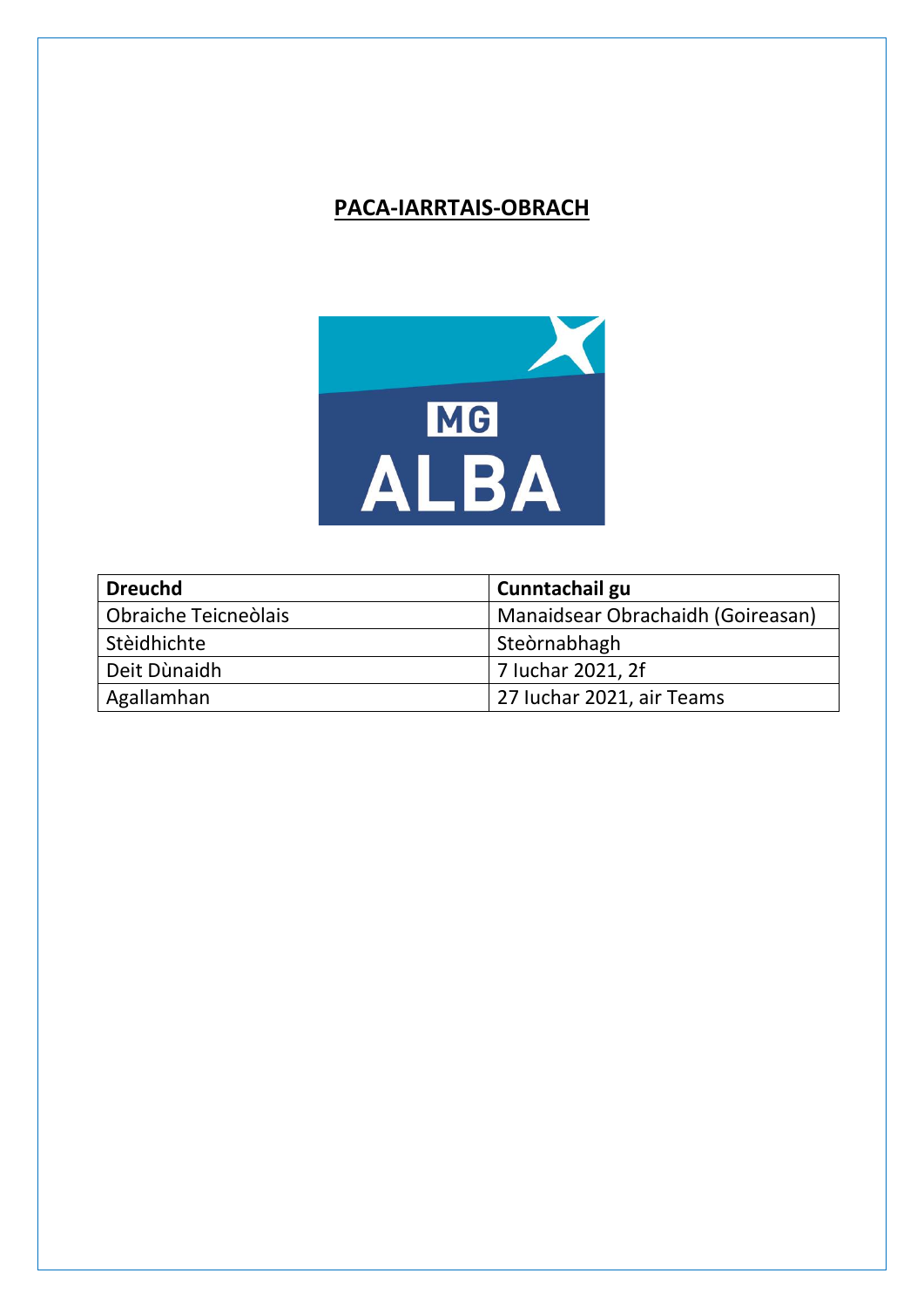



23 Ògmhios 2021

A thagraiche chòir

### **IARRTAS OBRACH – OBRAICHE TEICNEÒLAIS**

Taing airson d' ùidh san dreuchd airson Obraiche Teicneòlais, ag obair mar phàirt den Sgioba Obrachaidh ann an Steòrnabhagh.

Tha e a' toirt toileachas dhuinn am paca-iarrtais-obrach a chur an cois seo.

Gus tagradh a chur a-steach, cuir a-steach litir-chòmhdachaidh agus an CV agad le iomradh air do sgilean, eòlas agus comasan, a' cur aire shònraichte air an Sònrachas Obrach. Bu mhath leinn cluinntinn mu do chomasan agus eòlas bhon dà chuid obraichean pàighte agus saor-thoileach. Ma tha thu ag iarraidh còmhradh neo-fhoirmeil mun obair agus mun chothrom, cuir fios gu Claire NicLeòid, Comhairliche HR, ai[r hr@mgalba.com](mailto:hr@mgalba.com) agus cuiridh sinn air dòigh àm freagarrach airson còmhradh.

Bu chòir dhut do thagradh a chur a-steach ro 2f 7 Iuchar 2021 gu [hr@mgalba.com.](mailto:hr@mgalba.com) Cha tèid beachdachadh air tagraidhean a thèid an cur a-steach an dèidh seo.

Thèid agallamhan a chumail Dimàirt 27 Iuchar 2021 tro Teams.

Le dùrachd

**Dòmhnall Caimbeul Àrd-Oifigear**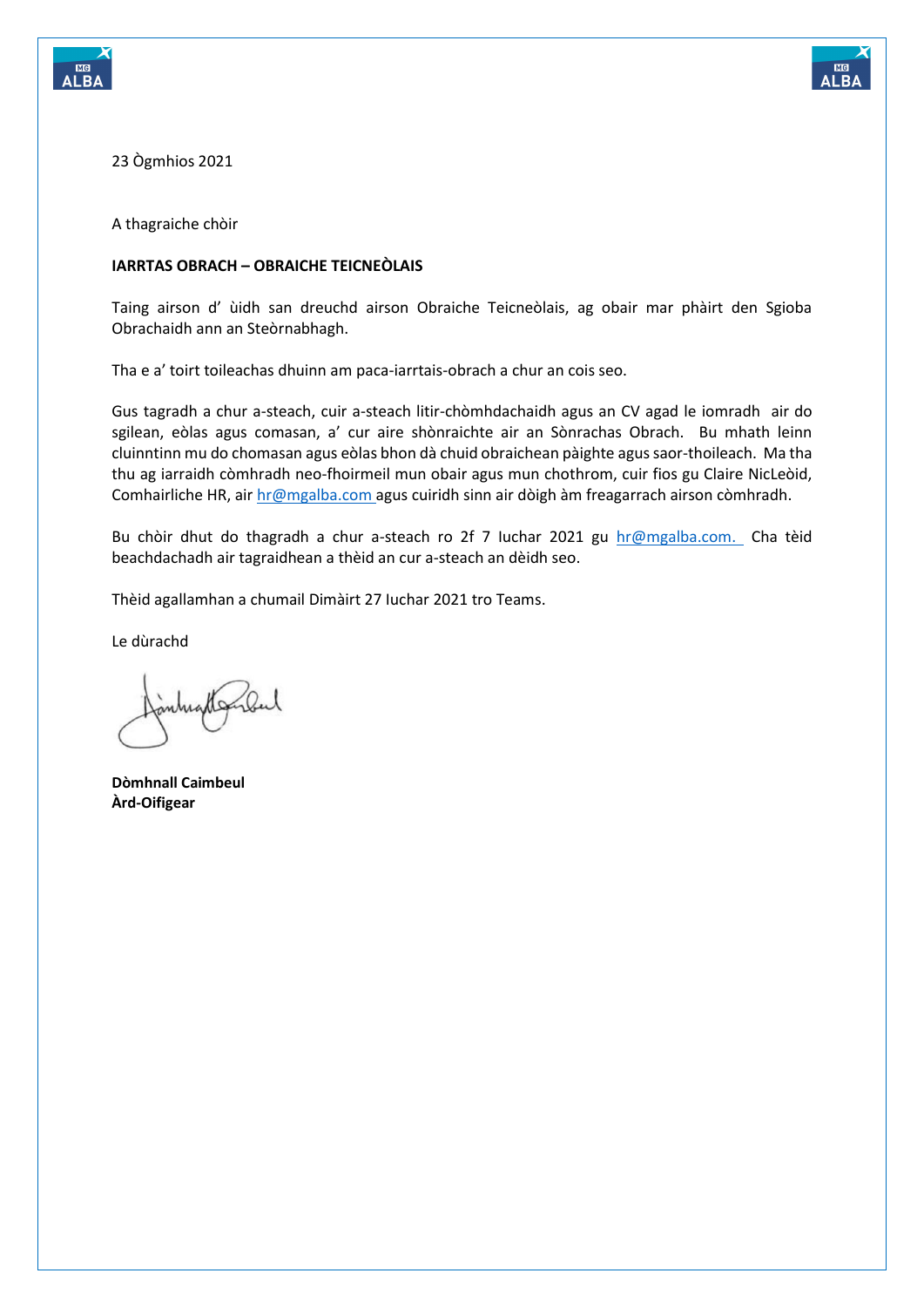



## **MU AR DEIDHINN**

### **Cò sinn?**

Tha MG ALBA (Seirbheis nam Meadhanan Gàidhlig) a' ruith na seanail Ghàidhlig *BBC ALBA* ann an com-pàirteachas leis a' BhBC. Tha uallach oirnn cuideachd airson *[FilmG](http://filmg.co.uk/gd/)***,** ann an co-obrachadh le Cànan Graphics Studio, agus thathas a' lìbhrigeadh *[LearnGaelic](https://learngaelic.scot/)* ann an co-bhanntachd leis a' BhBC, Bòrd na Gàidhlig, Sabhal Mòr Ostaig agus Bòrd na Ceiltis (Alba).

Tha fiosrachadh cudromach mu ar n-amasan agus ar toraidhean airson na bliadhna seo ri fhaighinn nar [Plana Obrachaidh 2020/21.](https://mgalba.com/wp-content/uploads/2020/12/operational-plan-2020-21.pdf)

### **Càite bheil sinn?**

Tha ar prìomh oifis ann an Steòrnabhagh, le oifis cuideachd ann an Glaschu, agus làthaireachd ann an Inbhir Nis. Tha an dreuchd seo stèidhichte ann an Steòrnabhagh.

### **Ar Luchd-obrach & Am Bòrd**

Tha 4[3 neach-obrach](http://www.mgalba.com/about/corporate/staff/staff.html) againn, le [Bòrd](http://www.mgalba.com/about/corporate/board/board-members.html) de 9.

### **Ar n-Àrainneachd Obrach**



Thathas ag obair le dòigh obrach fìrinneach, fosgailte agus eadar-obrachail. Tha guth gach neach nar sgioba a' cunntadh. Thathas a' co-roinn nas urrainn dhuinn de dh'fhiosrachadh gus am bi fios aig gach neach ciamar a tha am buidheann a' dèanamh, ciamar a tha sinn uile a' cur ri sin agus ciamar as urrainnear a bhith fiùs nas fheàrr nar n-obair.



Thathas pròiseil gun do choilean sinn barantachadh bhon taobh a-muigh bho *Broadcast Best Places to Work in TV* airson còig bliadhna co-leantaileach (2016-2020), Inbhe Airgid bho *Creideas nar Cosnaichean* agus Inbhe Òir bho *Creideas nar Cosnaichean Òga.* Thathas dealasach ann a bhith a' dèanamh nas urrainn dhuinn gu bheil ar daoine falainn agus air an coimhead às an dèidh, ag obair le *Healthy Working Lives Awards* gus seo a choileanadh.

### **Ullachaidhean Chorporra agus Shòisealta**

Mar bhuidheann, thathas làn dhealasach mur Ullachaidhean Chorporra agus Shòisealta, a tha air an coileanadh ann an ioma dòigh, nam measg tro ar Poileasaidh Àrainneachd, ar Poileasaidh Fastaidh agus ann an tabhartasan seach airgead chun choimhearsnachd agus buidhnean carthannais. Thathas gu cunbhalach a' toirt seachad eòlas saor an-asgaidh agus uidheamachd gu tachartasan ionadail togail airgid, dannsan carthannais, farpaisean cheist, cuirmean dhuaisean agus bithear cuideachd a' toirt taic do riochdachadh bhidiothan foillseachadh carthannais, tachartasan spòrs, bùithtean-obrach cultarail agus foghlaim agus tachartasan film/Mòd.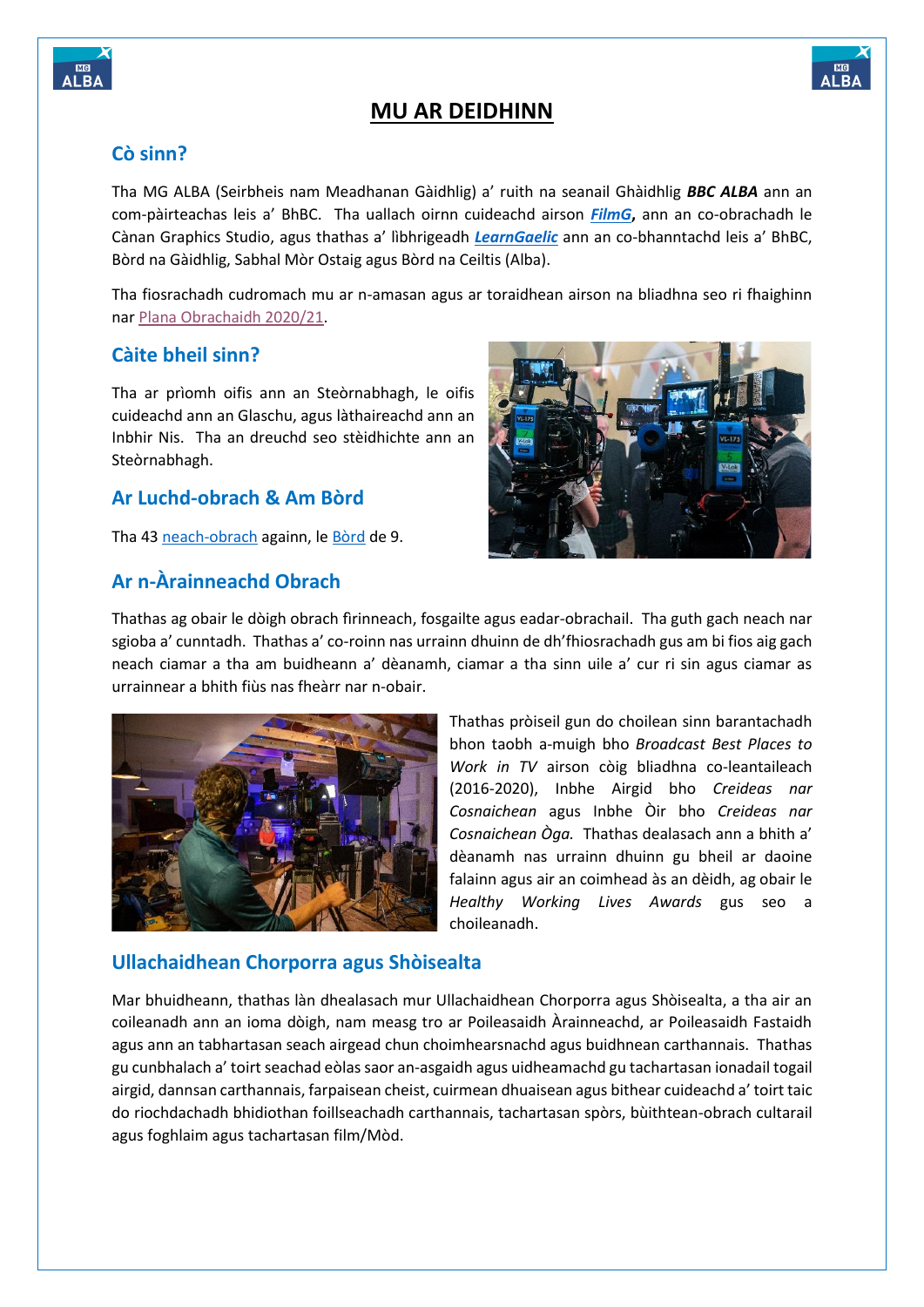

### **Ar Luachan**

Is e na luachan againn na prìomh phrionnsabalan a tha a' stiùireadh ar n-obrach. Bidh iad a' dearbhadh ar prìomhachasan agus mar bhunait air an dòigh sa bheil sinn ag obair anns gach nì a bhios sinn a' dèanamh.

### **Cruthachalachd**

• Tha sinn a' comasachadh cruthachadh sàr-shusbaint Ghàidhlig

### **Luchd-amhairc**

• Tha sinn air ar fiosrachadh agus air ar brosnachadh le ar luchd-amais

### **Àrd-amas**

• Tha sinn ag amas air agus a' lìbhrigeadh sàr-mhathas

### **Co-bhanntachd**

• Tha sinn a' coileanadh tro cho-obrachadh

### **Spèis**

• Tha sinn ag èisteachd; tha sinn a' brosnachadh; tha sinn cothromach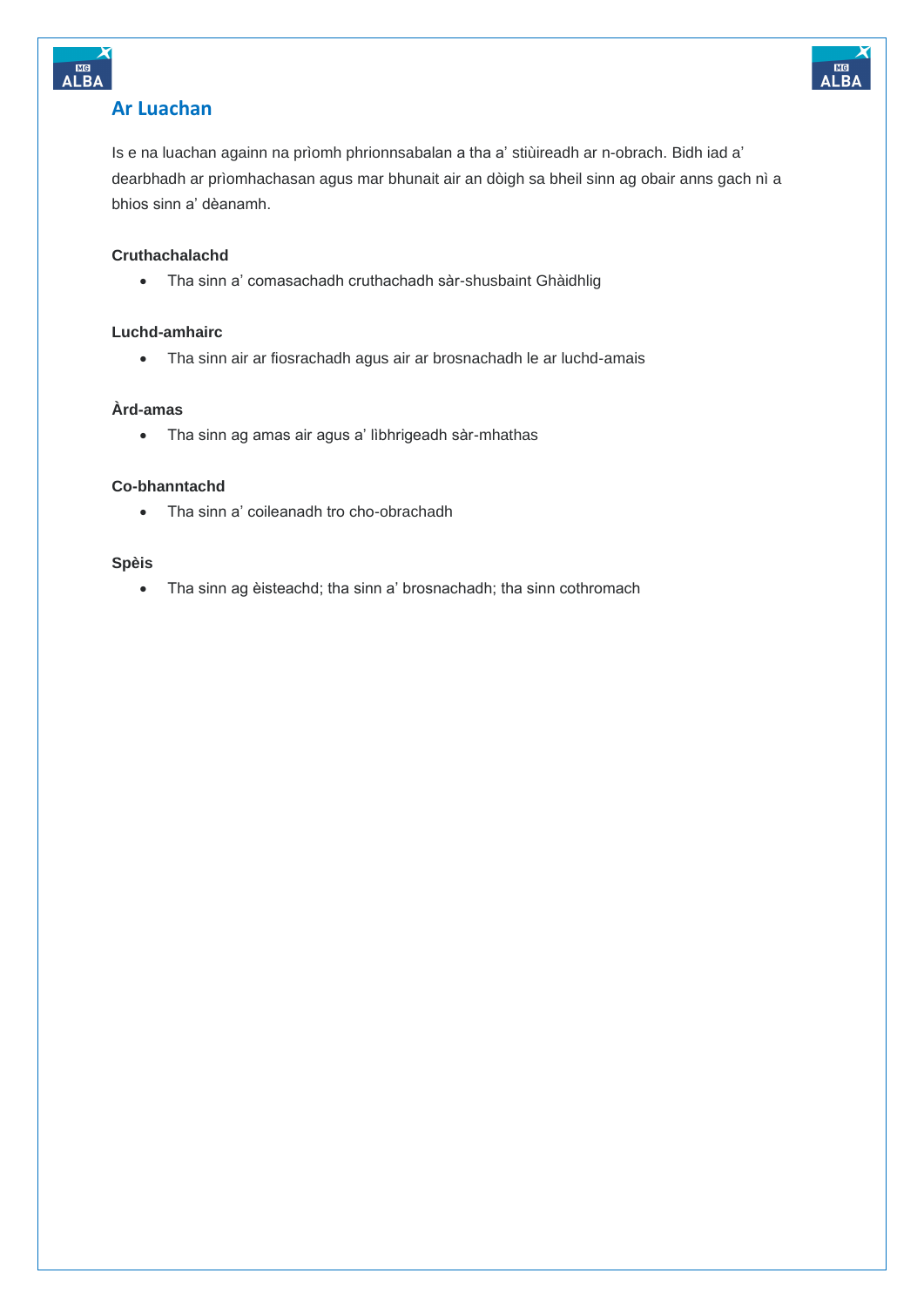



## **AN DREUCHD**

## **Cùl-fhiosrachadh**

Tha na meadhanan Gàidhlig, coltach ri gach meadhan eile, a' dol tro atharrachadh brìgheil.

Bidh an t-Obraiche Teicneòlais ag obair mar phàirt den Sgioba Obrachaidh air gnothaichean stiùidio agus iar-riochdachaidh, an dà chuid taobh a-staigh goireasan craolaidh MG ALBA agus ag obair aig astar. Airson a' mhòr-chuid den t-seachdain bidh an neach a' deasachadh agus a' measgachadh stuthan fuaim airson stuthan taisbeanaidh na seanail.

Thèid trèanadh a thoirt seachad air pìosan sònraichte de na sruthan-obrach agus thèid dèanamh cinnteach gu bheil sibh làn-uidheamaichte an obair a choileanadh.



## **An Neach**

Bidh na prìomh feartan a leanas aig an tagraiche freagarrach againn:

- Deònach a bhith mar phàirt de sgioba trang is beothail
- Math air obrachadh fo chuideam
- Sàr sgilean eadar-phearsanta agus conaltraidh
- Ùidh mhòr ann an obair riochdachaidh TBh
- A bhith math mar phàirt de sgioba
- Toirt aire mhath air mion-fhiosrachadh
- Deònach a bhith a' gealltainn ionnsachadh san obair, le taic bho leasachadh proifeasanta agus teisteanasan on taobh a-muigh.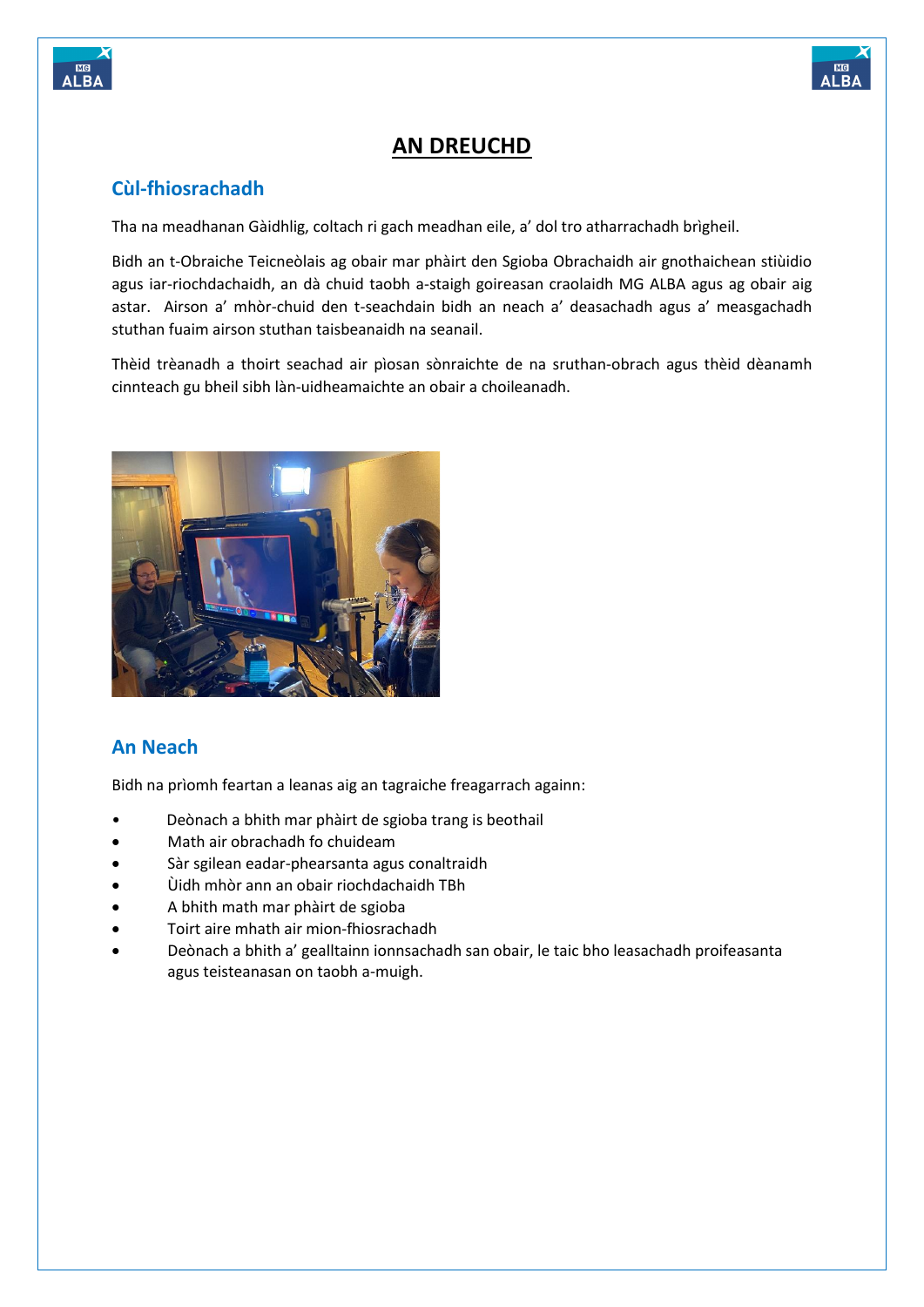



## **FIOSRACHADH TAGRAIDH**

### **Prìomh Chinn-là**

Tagraidhean a' fosgladh23 Ògmhios 2021 Deit Dùnaidh 7 Iuchar 2021<br>Agallamhan 27 Iuchar 202 27 Iuchar 2021, tro Teams

### **Pròiseas Taghaidh**

Tha am pròiseas taghaidh air a chur a-mach ann am [Poileasaidh Fastaidh MG ALBA.](https://mgalba.com/wp-content/uploads/2020/12/recruitment-salary-structures-policy-1218.pdf)

### **Pannal Taghaidh**

Manaidsear-loidhne le taic bhon Chomhairliche HR.

### **Sgrùdadh Co-ionannachd Chothroman**

Tha sinn nar fastaichean co-ionannachd chothroman agus bithear a' cumail sgrùdadh air dàta fastaidh. Cuiribh crìoch air an fhoirm an cois seo, a tha a rèir reachdas GDPR.

### **Tagraichean Ciorramach**

Cuirear fàilte air tagraidhean bho dhaoine ciorramach agus tha sinn a' gabhail pàirt san Sgeama Agallamh Barantas Obrach airson tagraichean a tha air iad fhèin a mheasadh mar chiorramach agus a tha a' coileanadh nan slatan-tomhais aig an ìre as ìsle airson dreuchd bhàn.

### **Rèitearan**

Thèid fios a chur gu dà rèitire nuair a thèid gabhail ri tairgse obrach cumhach. Cha tèid fios a chur gu rèitire gun ur cead.

### **Dàimh le Ball Bùird / Oifigear / Strì eadar Chom-pàirtean**

Bu chòir dàimhean le buill bùird no luchd-obrach, no strì chom-pàirtean ann an dà-rìribh na dh'fhaodadh a bhith air fhaicinn mar strì chom-pàirtean a chur am follais san tagradh.

#### **GDPR**

Thèid dàta pearsanta taobh a-staigh ur tagradh a phròiseasadh, a chumail agus a chur ann an tasglann/cur às dheth a rèi[r Sanas Prìobhaideachd MG ALBA.](https://mgalba.com/homepage/privacy-cookies/?lang=en)

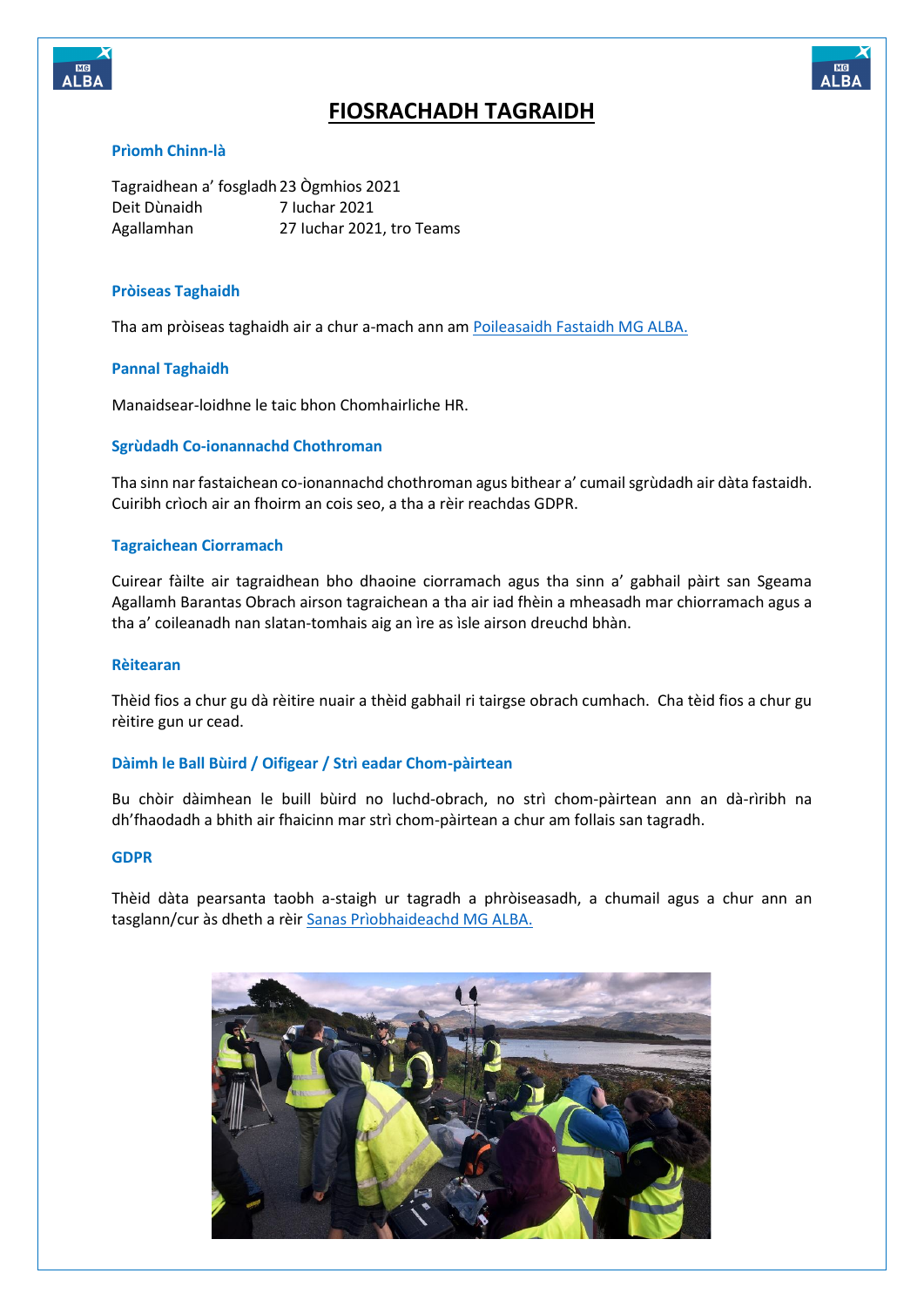



## **GEÀRR-IOMRADH AIR TEIRMEAN IS CUMHAICHEAN NA H-OBRACH**

| <b>ire</b>                  | Ire B <sub>2</sub>                                                                                                                                                                                 |
|-----------------------------|----------------------------------------------------------------------------------------------------------------------------------------------------------------------------------------------------|
| <b>Tuarastal</b>            | £22,742-£24,093 gach bliadhna                                                                                                                                                                      |
| Fòrladh bliadhnail          | 25 là + 12 saor-làithean poblach                                                                                                                                                                   |
| <b>Peinnsean</b>            | Sgeama Peinnsein Tabhartas Sònraichte, cuiridh MG ALBA 10% den tuarastal<br>bliadhnail, a' dol suas gu 15% ma chuireas an neach-obrach tabhartas de 5%<br>ris                                      |
| <b>Bàs ann an Seirbheis</b> | 4 x Tuarastal Bliadhnail                                                                                                                                                                           |
| <b>Sochairean Eile</b>      | Gus dòigh beatha fhallain a bhrosnachadh thathas a' tairgse ballrachd talla-<br>spòrs. Tha dòighean-obrach math teaghlaich agus sùbailte againn agus<br>thathas a' tairgse sgeama bileag chloinne. |

### **Sgeama Pàigheadh Tinneis**

| Seirbheis<br>bhliadhna    | suas      | gu | dà | bhliadhna     | Làn-pàigheadh 1-mhìos agus leth-pàigheadh 1 mhìos, ann an aon      |
|---------------------------|-----------|----|----|---------------|--------------------------------------------------------------------|
| An-dèidh                  | seirbheis |    | 2  |               | Làn-pàigheadh 2-mhìos/leth-pàigheadh 2 mhìos, ann an aon bhliadhna |
| bhliadhna                 |           |    |    |               |                                                                    |
| An dèidh seirbheis 3 gu 4 |           |    |    |               | Làn-pàigheadh 3-mìosan/leth-pàigheadh 3<br>mìosan, ann an<br>aon   |
| bliadhna                  |           |    |    | bhliadhna     |                                                                    |
| An-dèidh                  | seirbheis |    | 5. | Làn-pàigheadh | 4-mìosan/leth-pàigheadh 4<br>mìosan, ann an<br>aon                 |
| bliadhna                  |           |    |    | bhliadhna     |                                                                    |

### **Ionnsachadh & Leasachadh**

Tha e riatanach gum bi plana Ionnsachaidh agus Leasachaidh aig gach neach-obrach a ni comasach dhaibh fàs nas èifeachdaich nan obair agus na h-amasan bliadhnail obrach aca a choileanadh.

### **Gàidhlig**

Is e a' Ghàidhlig cànan obrach MG ALBA. Feumaidh an dreuchd seo ìre àrd de Ghàidhlig. Thèid taic a thoirt do thagraichean sam bith a tha airson an cuid Gàidhlig a leasachadh.

### **Tuilleadh Fiosrachaidh**

Airson còmhradh neo-fhoirmeil mu phìos sam bith den obair, cuiribh fios gu [hr@mgalba.com](mailto:hr@mgalba.com) agus thèid àm freagarrach a chur air dòigh airson còmhradh.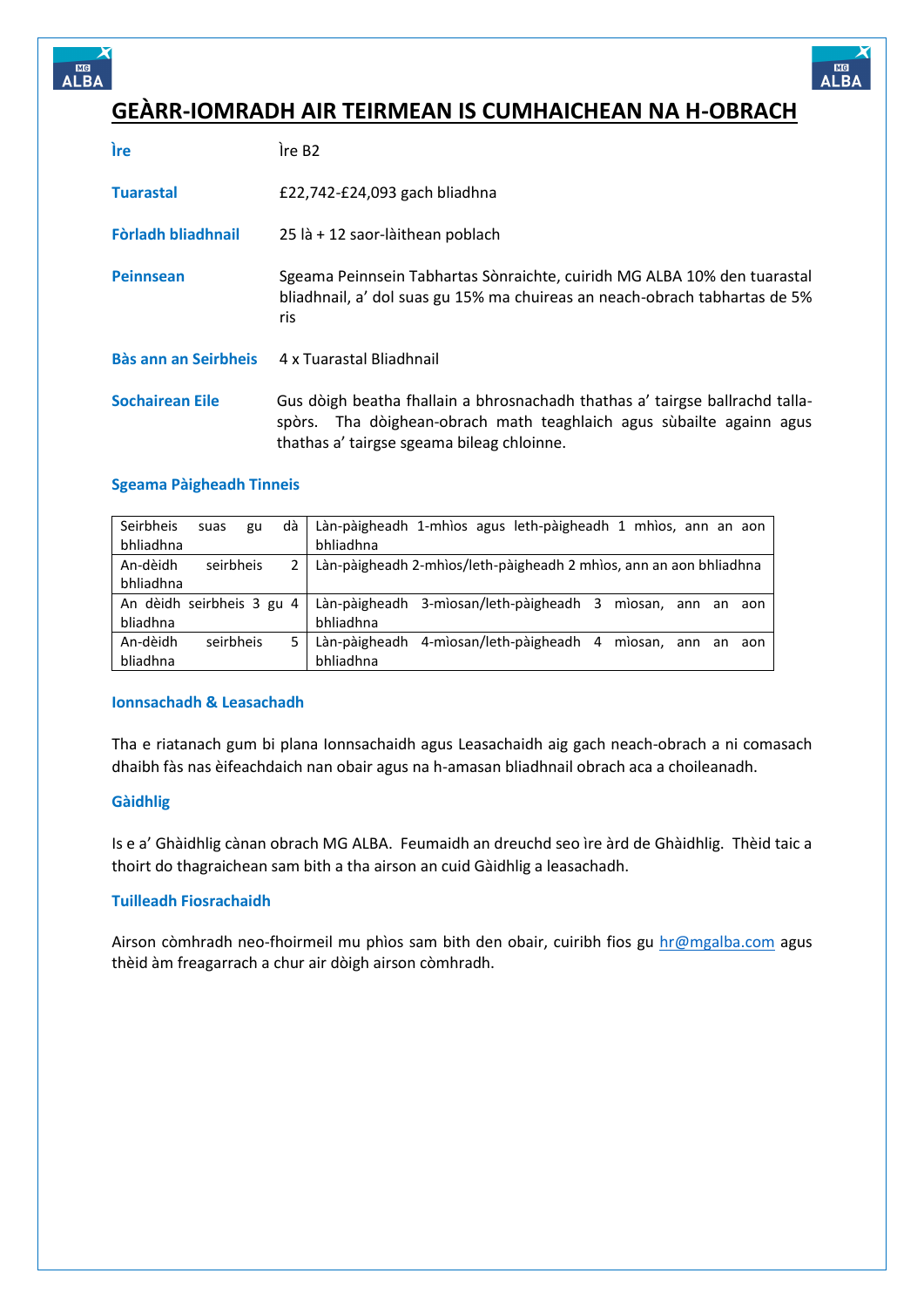



# **DEALBH-OBRACH**

| <b>Tiotal-obrach</b>         | <b>Obraiche Teicneolais</b>                                                                                                                                                                                                                                                                                                                                                                                                                                                                                                                                                                                                                                                                                                                                                                                                                                                                                                                                                                                                                  | Ìre | <b>B2</b> | <b>Uaireannan</b><br>Seachdainneach | 37 |
|------------------------------|----------------------------------------------------------------------------------------------------------------------------------------------------------------------------------------------------------------------------------------------------------------------------------------------------------------------------------------------------------------------------------------------------------------------------------------------------------------------------------------------------------------------------------------------------------------------------------------------------------------------------------------------------------------------------------------------------------------------------------------------------------------------------------------------------------------------------------------------------------------------------------------------------------------------------------------------------------------------------------------------------------------------------------------------|-----|-----------|-------------------------------------|----|
| Amas                         | Taic a thoirt seachad ann an raon de dh'obair teicnigeach taobh a-staigh na Sgioba<br>Obrachaidh a' lìbhrigeadh goireasan craolaidh aig MG ALBA                                                                                                                                                                                                                                                                                                                                                                                                                                                                                                                                                                                                                                                                                                                                                                                                                                                                                              |     |           |                                     |    |
| Cunntachail do               | Manaidsear Obrachaidh (Goireasan)                                                                                                                                                                                                                                                                                                                                                                                                                                                                                                                                                                                                                                                                                                                                                                                                                                                                                                                                                                                                            |     |           |                                     |    |
| Le uallach<br>airson         | Uidheam stiùidio MG ALBA agus stuth airson BBC ALBA. Tha cothroman trèanaidh is<br>leasachaidh air an toirt seachad gus dèanamh cinnteach gun urrainn don luchd-dreuchd<br>comas a nochdadh thar raon dhleastanasan taobh a-staigh na roinne.                                                                                                                                                                                                                                                                                                                                                                                                                                                                                                                                                                                                                                                                                                                                                                                                |     |           |                                     |    |
| <b>Dàimhean</b><br>obrach    | Tha neach-dreuchd na phàirt den Sgioba Obrachaidh agus obraichidh e leis a' Mhanaidsear<br>Obrachaidh (Goireasan) agus leis a' Mhanaidsear Obrachaidh (Teicneòlas). Feumaidh<br>neach-dreuchd cuideachd a bhith ag obair gu dlùth leis an sgioba Susbaint is Seanail, an<br>sgioba-obrach as fharsainge aig MG ALBA, solaraichean, com-pàirtichean agus luchd-<br>dèiligidh.                                                                                                                                                                                                                                                                                                                                                                                                                                                                                                                                                                                                                                                                 |     |           |                                     |    |
| Prìomh<br><b>Thoraidhean</b> | Dèan cinnteach gu bheil stiùidiothan MG ALBA ag obair an-còmhnaidh<br>٠<br>Ag obair mar phàirt de sgioba a' dèanamh cinnteach gu bheil gach uidheamachd ag<br>obair mar bu chòir, agus gun tèid duilgheadasan sam bith innse don Mhanaidsear<br>Obrachaidh (Goireasan) agus don Mhanaidsear Obrachaidh (Teicneòlas)<br>A' gealltainn gu dealasach a thaobh leasachadh proifeasanta, cleachdadh Gàidhlig san<br>$\bullet$<br>àite-obrach, suidheachadh amasan agus measaidhean dèanadais. Thèid obair ann an<br>àrainneachd ionnsachaidh a thoirt seachad gus eòlas agus eòlas air an dreuchd a<br>leudachadh tro thrèanadh foirmeil is neo-fhoirmeil, coidseadh agus eòlasan obrach eile.                                                                                                                                                                                                                                                                                                                                                    |     |           |                                     |    |
| Prìomh<br>ghnìomhan          | <b>Obraichean Fuaim</b><br>• Cleachdadh bathar-bog Pro Tools<br>• A' clàradh guthan-thairis<br>• A' rèiteachadh uidheamachd conaltraidh<br>Obraichean sealladh vision<br>• Obrachadh uidheamachd slighe bhidio analogue agus didseatach<br>• Rèiteachadh agus obrachadh chlàradairean bhidio agus frithealaichean<br>• Rèiteachadh agus obrachadh measgachaidhean seallaidh<br>· Sùil a chumail air camarathan<br>QC<br>. Dèan pròiseasan smachd phrògraman agus na mìrean eadar nam prògraman mus tèid an<br>craoladh<br>Seòmraichean Deasachaidh<br>· Deasachadh bunaiteach de dhiofar mheadhanan<br>• A' deasachadh nam mìrean eadar nam prògraman<br>• Tar-chòdadh mheadhanan<br>• Cuidich leis an Sgioba Susbaint le lìbhrigeadh faidhle, atharrachadh faidhle agus stuthan<br>sanasachd airson BBC Online<br>• Taic deasachaidh airson pròiseactan agus tachartasan me FilmG, taisbeanaidhean, obair<br>carthannais<br>Pròiseactan Roinneil<br>• Cur ri chèile uidheamachd camara / obair cuideachaidh airson obair craolaidh taobh a- |     |           |                                     |    |
|                              | muigh agus riochdachaidhean companaidh, a' dèanamh cinnteach gu bheilear a'<br>coinneachadh ri feumalachdan riochdachaidh agus stiùiriche                                                                                                                                                                                                                                                                                                                                                                                                                                                                                                                                                                                                                                                                                                                                                                                                                                                                                                    |     |           |                                     |    |